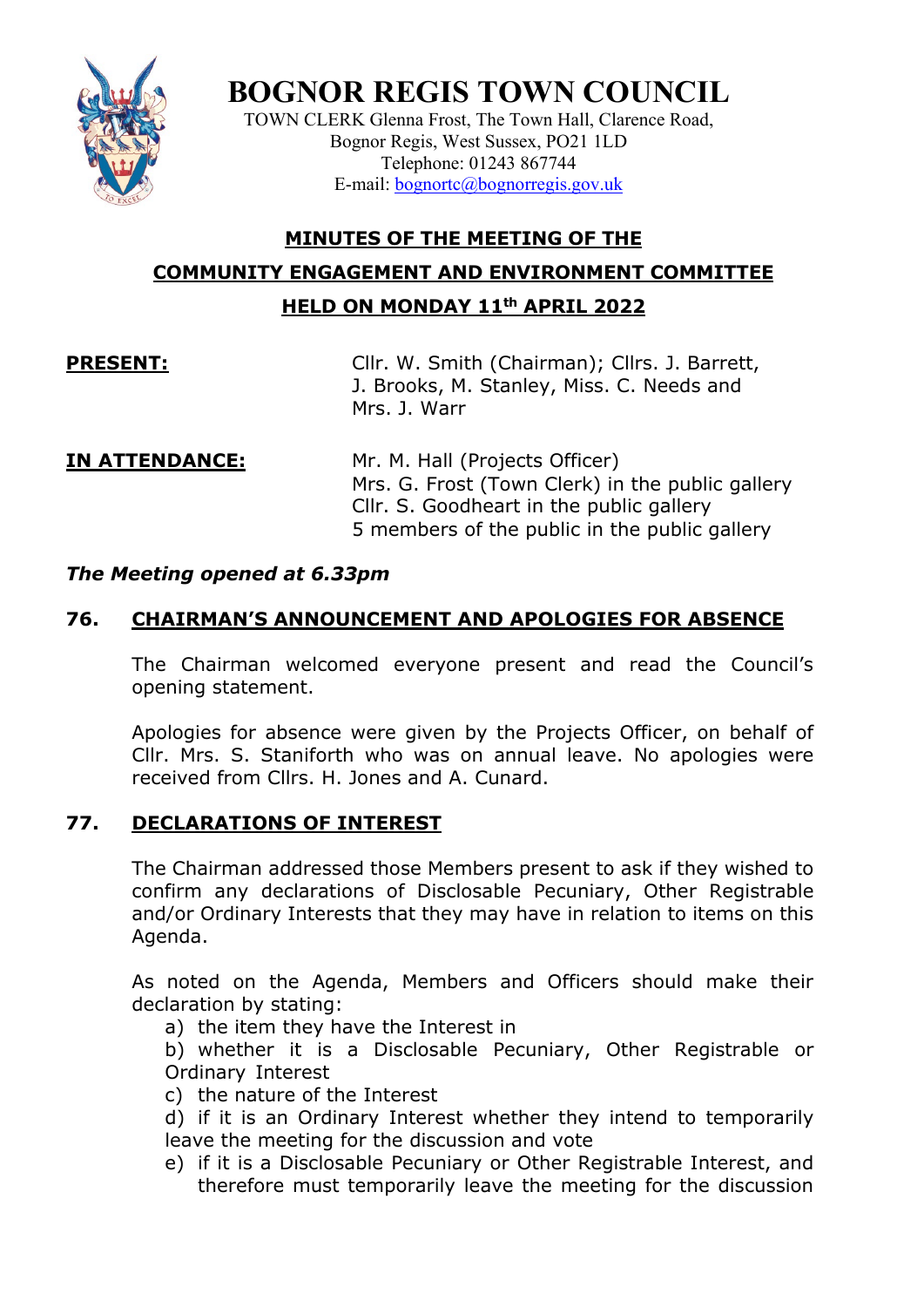and vote, whether they will be exercising their right to speak on this matter under Public Question Time.

They then need to re-declare their Interest and the nature of the Interest at the commencement of the item or when the Interest becomes apparent. They should request that it be recorded in the Minutes that they will leave the meeting and will neither take part in discussion, nor vote on the item.

As per the Agenda, it is each Member's own responsibility to notify the Monitoring Officer of all Disclosable Pecuniary, Other Registrable or Ordinary Interests notifiable under the Council's Code of Conduct, not already recorded on their Register of Interests Form, within 28 days.

The Chairman reminded Members to declare their Interests as any arise or again at the relative point in the meeting if they have already.

#### *There no were declarations of Interest*

#### **78. TO APPROVE THE MINUTES OF THE MEETING HELD ON 7th FEBRUARY 2022**

Members were asked if there were any objections to the Minutes of the last Committee meeting, held on the  $7<sup>th</sup>$  February 2022.

There being no objections, the Committee **APPROVED** the Minutes of the meeting held on 7<sup>th</sup> February 2022 as an accurate record of the proceedings and the Chairman duly signed them.

Cllr. M. Stanley had been absent from the meeting held on  $7<sup>th</sup>$  February 2022 and, therefore, abstained from voting.

#### **79. ADJOURNMENT FOR PUBLIC QUESTIONS AND STATEMENTS**

#### *The Chairman adjourned the Meeting at 6.36pm*

The Chairman invited members of the public an opportunity to raise any questions or statements they wished to make.

A member of the public who is the organiser of Bognor Regis Community Cleans, introduced themselves to Members and showed their enthusiasm for working with the Town Council with a special interest in environmental aspects. The Chairman showed his admiration for the great work that this organisation is currently doing and urged the Town Council to work with them in the future.

The Chair of the Beach and Sea Access Topic Team was seated in the public gallery and advised Members that the Topic Team had met and are eager to start work. In addition, the Chair advised that the first Bognor Regis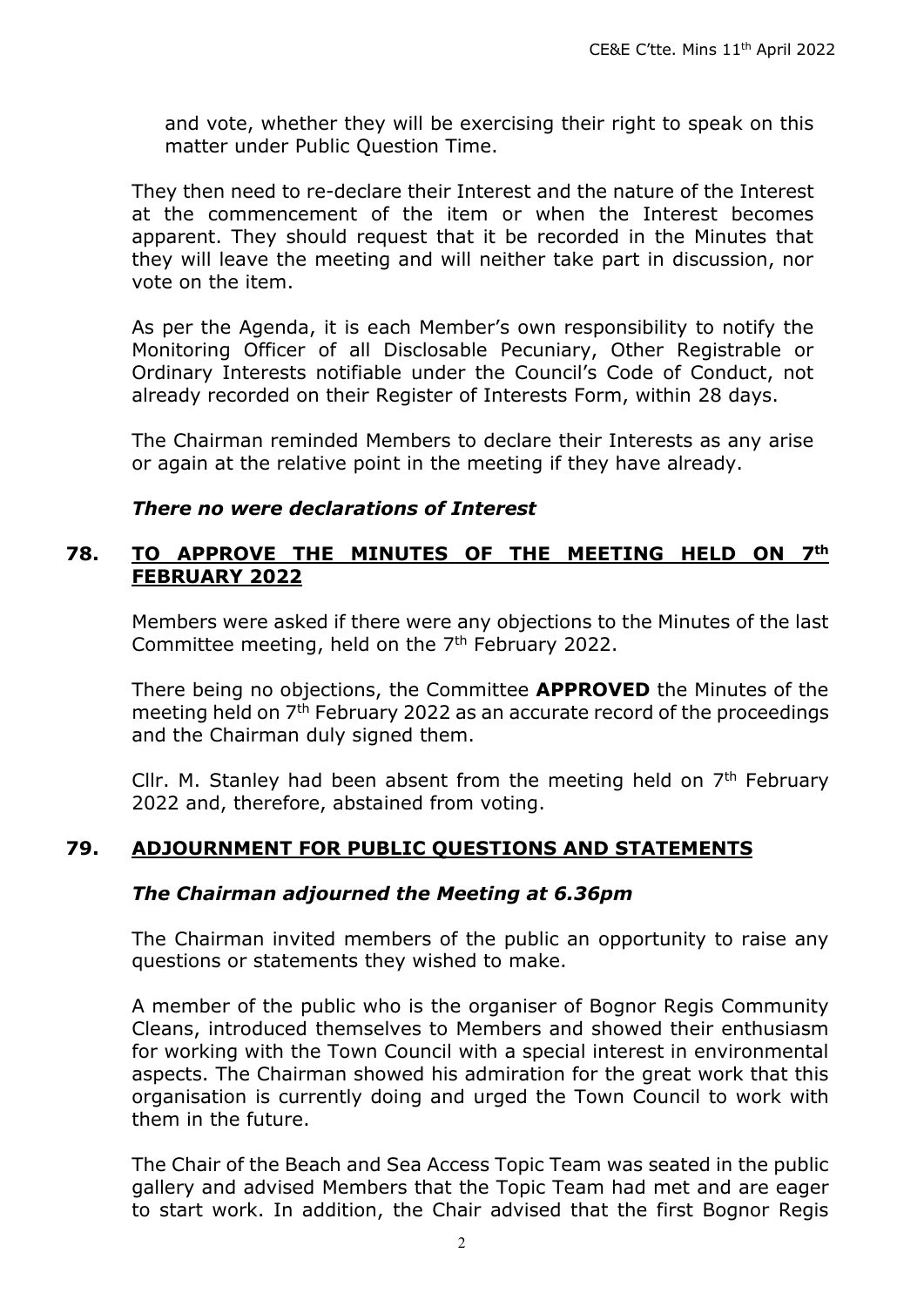Beach Access Working Party will be held at 9.30am on 9th May 2022, whereby Arun District Councillors will be in attendance. The Chair ended by giving her views that there needs to be a sense of urgency to ensure that access is provided for all to the beach and sea of Bognor Regis.

A member of the public raised their concerns about the lack of staff presence from Arun District Council staff in the reception area at Bognor Regis Town Hall, and that there is no ability for members of the public to talk to Members or Officers. The same member of the public also made comments on increasing levels of crime in Bognor Regis Town based on statistics from Bognor Regis BID, and the growing frustrations felt by shopkeepers who do not feel supported. There is a feeling that less is being done to recover stolen goods despite the rise in crime figures. The final comment made from the member of the public was regarding an apparent lack of engagement from the newly appointed Business Warden, and that it would be useful if the Bognor Regis BID were contacted to address this matter. The Chairman stated that he or a Member of this Committee would follow up on this issue.

#### *Cllrs. Barrett and Mrs. Warr gave apologies and left the Meeting*

A Member seated in the public gallery wanted to raise several comments on Agenda item 19 – To consider investigating the condition of the existing water fountains in the Town to establish if they are suitable for use and to further consider the installation of new fountains  $-22<sup>nd</sup>$  June 2020 – Min. 74.5 refers. The Member asked if it would be possible to explore further opportunities for water fountains in Place St Maur, Hotham Park and The Sunken Gardens as well as providing some maintenance to other water fountains situated in Bognor Regis Town. The Member also asked for information pertaining to the notice board request for the Glenwood Estate. The final point the Member wished to raise was regarding Ward Allocations, to which the Chairman stated he would provide answers to these questions during the relevant Agenda items.

A member of the public made reference to the Victorian water fountain on the promenade, which currently leaks and asked whether this could be rectified.

A Member wished to acknowledge the member of public from Bognor Regis Community Cleans and the work being done through the different topic teams and groups associated with Bognor Regis Town Council and hoped that they would complement each other. The Member also stated that as businesses are now getting back to business as usual, he felt that Arun District Council staff could potentially do this in Bognor Regis Town Hall reception area and asked whether a letter could be sent to Arun District Council for an update as to when this might occur. Members requested that the Projects Officer follow this up.

#### *The Chairman reconvened the Meeting at 6.52pm*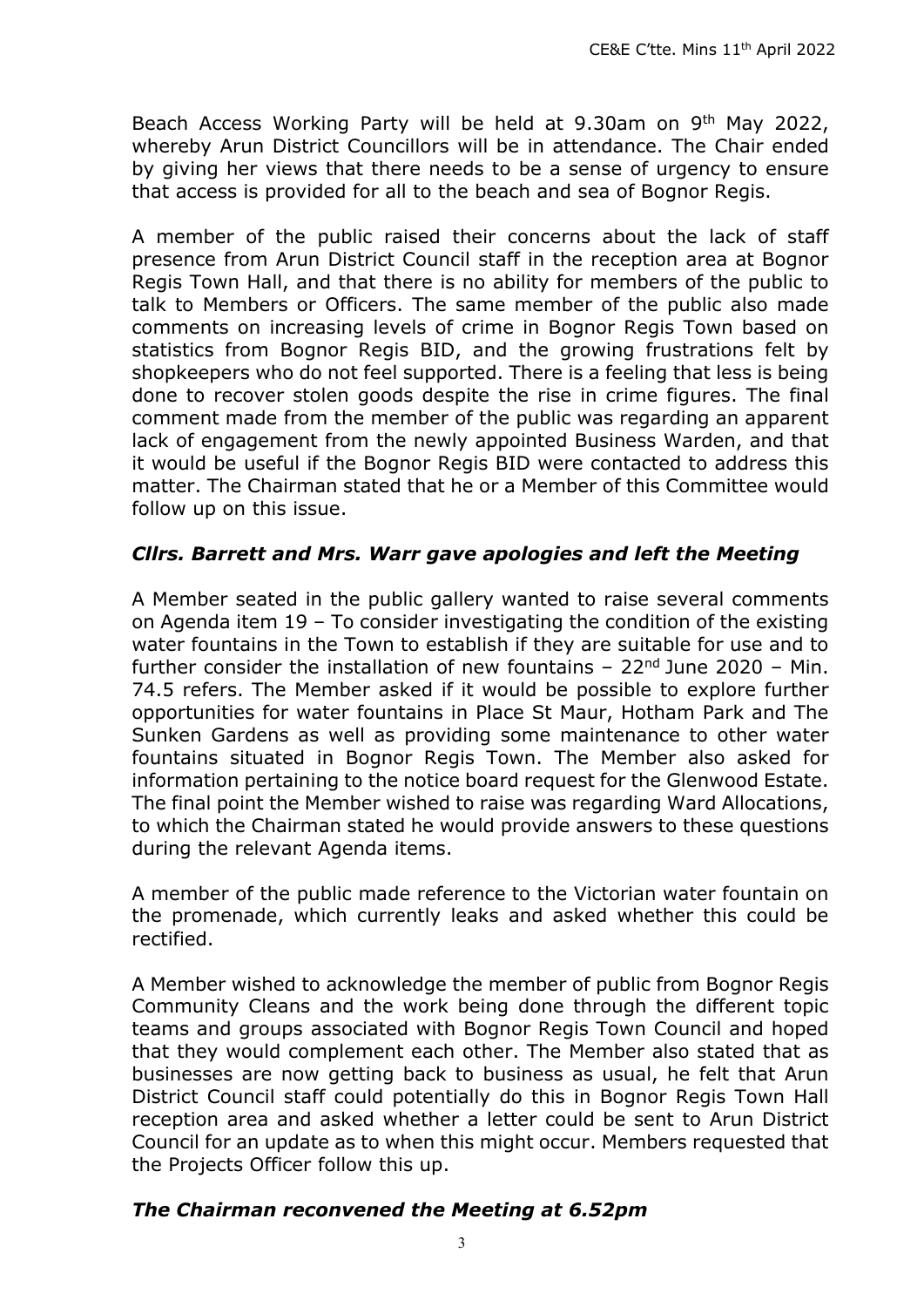### **80. CLERK'S REPORT**

#### **80.1 4th October 2021 - Min. 40 refers – Flexible Community Fund**

At the Community Engagement and Environment Committee Meeting held on the 4<sup>th</sup> of October an application for Flexible Community Funds from Mancave Movement Limited was considered with Members agreeing to award £500 to support the application.

With the money having subsequently been paid to Mancave Movement Limited, the Town Clerk has since been contacted by the applicant to advise that, whilst the funds were very much appreciated, the business is taking a much wider view for the future and that the grant is no longer applicable to any plans that they may have going forward.

£500 has been returned to the Town Council, from Mancave, and as these funds were allocated from the 2021/22 budget they will go into General Reserves.

### **80.2 7th February 2022 - Min. 66.4 refers - Update on the 'Seaside Gardens'**

Following discussion, it was agreed at the last meeting to defer the item to allow Members to make further enquiries and bring it back to a future agenda. It was also suggested that Members talk to community gardeners, residents and the Town Council's Town Force team to see what has worked well in the past. At this time, no further information has been provided by Members and this item is still, therefore, outstanding until further information is supplied to enable further consideration to be given as to how this might be progressed.

#### **80.3 7th February 2022 - Min. 66.5 refers - Climate Emergency Focus Group**

Arrangements have been made for a Climate Emergency Focus Group Meeting to take place, in the Council Chamber, on Wednesday the  $13<sup>th</sup>$  of April at 6pm.

#### **81. WARD ALLOCATION ENVIRONMENTAL PROJECTS BUDGET INCLUDING; TO NOTE THE OPENING BALANCES FOR 2022/23, RATIFICATION OF ANY SPEND AND THE UTLISATION OF ANY REMAINING FUNDS**

The Projects Officer's report, including the related appendix, detailing the Ward Allocations balances for 2022/23 were **NOTED**.

There was no spend or utilisation of any remaining funds that needed to be ratified by Members.

The Chairman took the opportunity to explain to Members, that Ward allocation does not have to be decided by this Committee but are the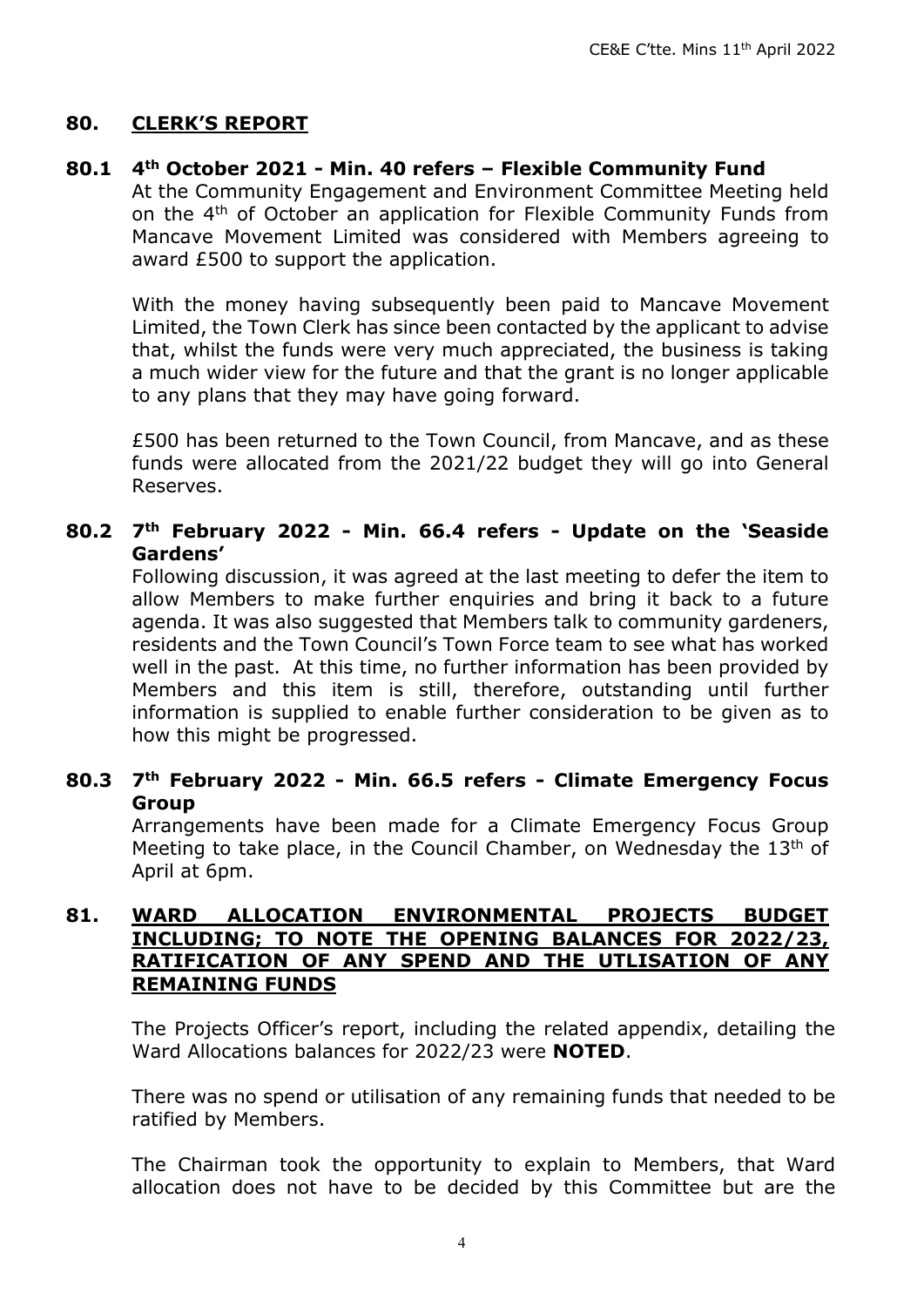responsibility of the individual Ward Councillors to determine where they wish to allocate the funds and advise the Projects Officer accordingly.

The Chairman allowed a Member in the public gallery to enquire as to the progress of Ward allocation on the Glenwood Estate. The Projects Officer advised he would copy the Member into the recent status of this project via email.

#### **82. FLEXIBLE COMMUNITY FUND INCLUDING; TO NOTE THE OPENING BALANCES FOR 2022/23, TO NOTE AND DETERMINE ANY APPLICATIONS**

The Project Officer's report, including the related appendix, were **NOTED**.

Members further **NOTED** the opening balance for 2022/23 and that there were no new applications to be considered at this time.

#### **83. TO RECEIVE THE NOTES FROM THE ONLINE COMMUNITY OPEN FORUM MEETING HELD ON THE 21st FEBRUARY 2022 INCLUDING; CONSIDERATION OF ANY ITEMS FOR A FUTURE AGENDA AND ARRANGEMENTS FOR THE NEXT MEETING**

The Projects Officer's report was **NOTED**, including the notes of the Online Community Open Forum Meeting held on 21<sup>st</sup> February 2022.

Members considered the following items that were discussed during the Online Community Open Forum Meeting, with the suggested Committees to address the items identified.

| <b>Item</b>                              | <b>Committee</b>                 |
|------------------------------------------|----------------------------------|
| Burnt down Seafront Beach Hotel          | Planning & Licensing Committee   |
| site development                         |                                  |
| Utilisation of the Seafront              | Events, Promotion and<br>Leisure |
| <b>Bandstand</b>                         | Committee                        |
| <b>Tourist Information boards</b>        | Events, Promotion and<br>Leisure |
|                                          | Committee                        |
| $\mathsf{A}$<br>letter to Southern Water | ୍ଷ<br>Community Engagement       |
| regarding raw sewage                     | <b>Environment Committee</b>     |
| The effectiveness of The Business        | BID / Policy and Resources       |
| Warden                                   | Committee                        |
| Anti-Social Behaviour and Crime in       | Policy and Resources Committee   |
| <b>Bognor Regis Town</b>                 |                                  |

The Town Clerk advised the Chairman that actions in relation to the various items identified would need to be referred to the relevant committee as an agenda item for further consideration and decision on any resulting actions.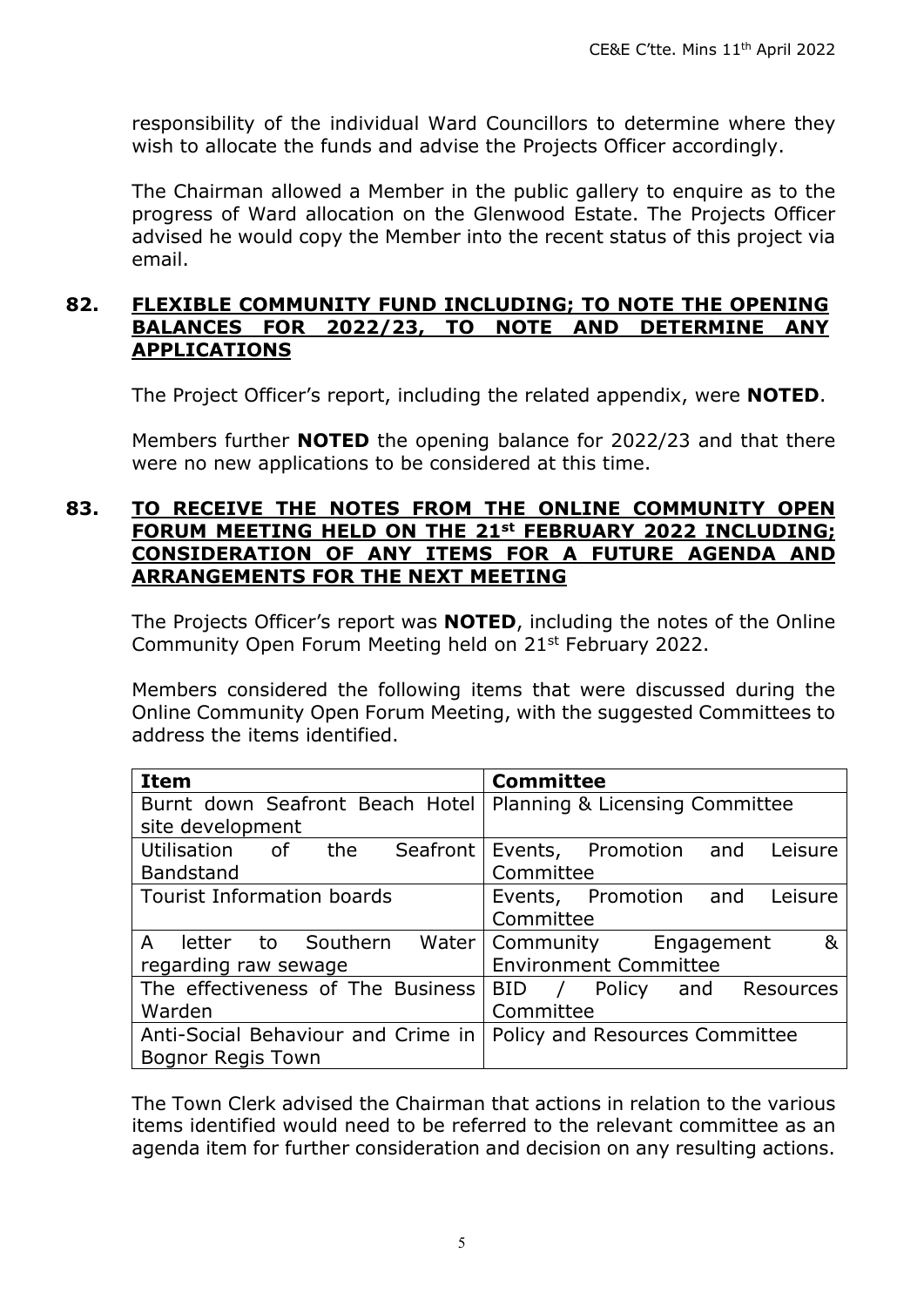Members did not discuss a date or time to host a daytime Online Community Open Forum Meeting, so the Projects Officer will contact Members via email with suggested dates.

#### **84. YOUTH PROVISION INCLUDING; TO RECEIVE THE NOTES OF THE YOUTH PROVISION STEERING GROUP MEETING HELD ON 2nd MARCH 2022, UPDATE ON THE WEST SUSSEX COUNTY COUNCIL DECISION TO CLOSE THE PHOENIX AND FIND IT OUT CENTRES (IF AVAILABLE)**

The Projects Officer's report, including the notes of the Youth Provision Steering Group Meeting held on 2nd March 2022, were **NOTED**.

A Member made comment on the makeup of the Youth Provision Steering Group and felt that it would be beneficial to see a more diverse set of members including young people, sports groups, West Sussex County Council staff and other schools involved. The Projects Officer stated that invitations were sent to West Sussex County Council Youth Services and other youth providers such as Sports Clubs and Religious Groups in the area but unfortunately those contacts were not able to make the meeting.

Another Member asked if, when reaching out to young people, it would be possible to include those with disabilities, mental health issues, different nationalities, race etc to ensure inclusivity. The Chairman advised that the Youth Provision Steering Group are reaching out to schools and local organisations and shall be listening to the views from everyone to ensure the right provision for young people in Bognor Regis and that this will be presented at the next Youth Provision Steering Group.

#### *The Chairman suspended Standing Orders*

A Member seated in the public gallery stated their admiration for the work that is already taking shape from this group since West Sussex County Council's decision to withdraw youth services in Bognor Regis.

#### *The Chairman reinstated Standing Orders*

#### **85. TO RECEIVE THE NOTES FROM THE BEACH & SEA ACCESS TOPIC TEAM HELD ON THE 3rd MARCH 2022 AND CONSIDERATION OF ANY RECOMMENDATIONS**

The Projects Officer's report, including the notes of the Beach & Sea Access Topic Team Meeting held on 3rd March 2022, were **NOTED**.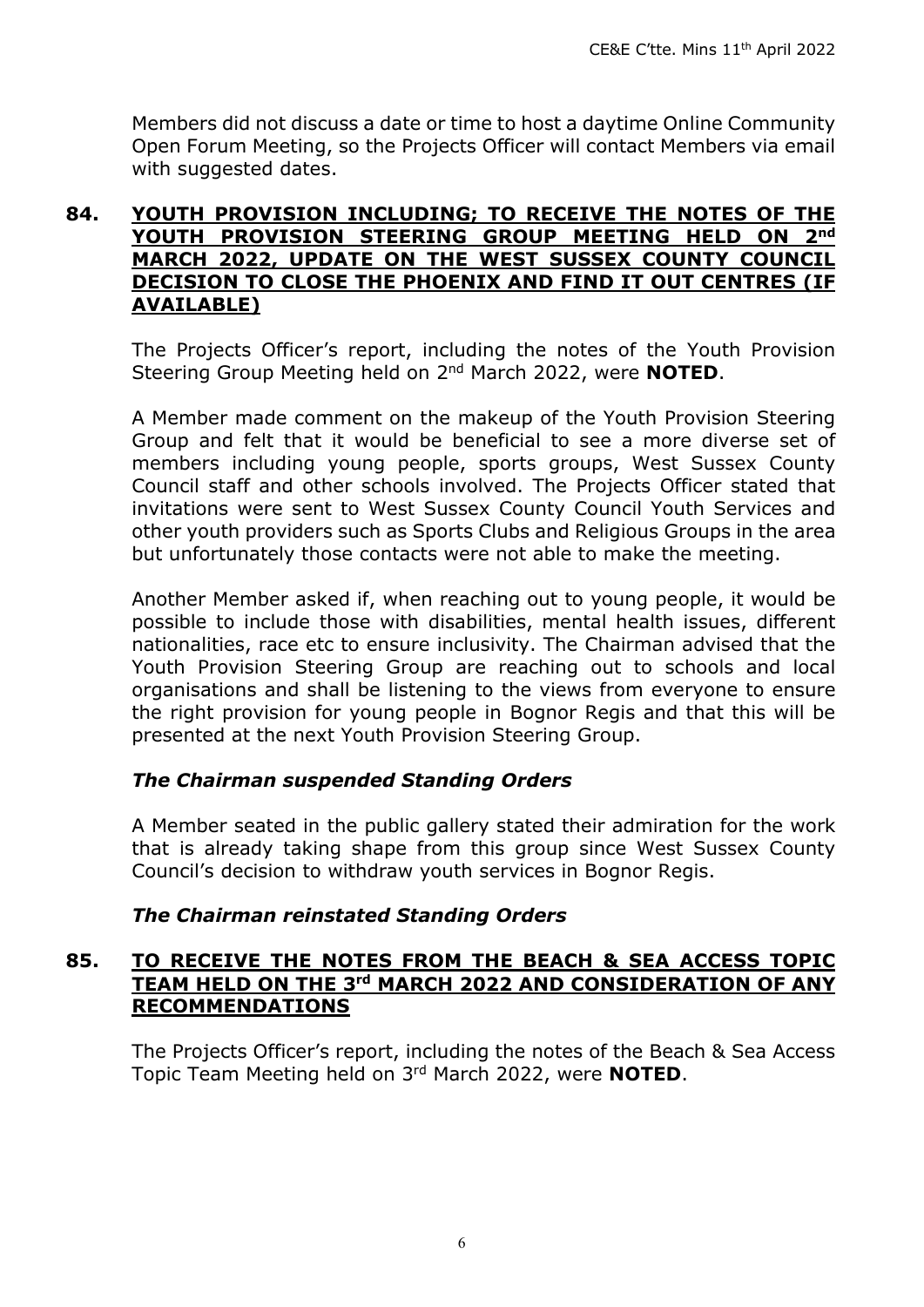#### **86. BOGNOR REGIS IN BLOOM WORKING GROUP - CONSIDERATION OF THE RESOLUTIONS, RECOMMENDATIONS AND REPORTS IN THE NOTES OF THE NON-QUORATE MEETING HELD ON THE 8th MARCH 2022**

The Projects Officer's report, including the notes of the non-quorate Meeting of the Bognor Regis in Bloom Working Group held on 8<sup>th</sup> March 2022, were **NOTED**.

A Member was disappointed to hear that only two schools had expressed an interest in taking part and was keen to hear what plans Bognor Regis in Bloom Working Group have to create more engagement next year. The Projects Officer advised that he would reach out to the Committee Clerk and feedback at the next Community Engagement and Environment Committee Meeting to be held on 16<sup>th</sup> May 2022.

#### **87. TO RATIFY ARRANGEMENTS OF PLAYRANGER PLAY DAYS EVENT FOR AUGUST 2022**

The Projects Officer's report was **NOTED**.

Members **AGREED** to **RATIFY** the arrangements made to hold a week-long Play Day event commencing week beginning 25<sup>th</sup> July 2022 along with the total cost of £4,500.

#### **88. TO RATIFY LOCALITY MEMBERSHIP SUBSCRIPTION RENEWAL FOR 2022/23**

The Projects Officer's report was **NOTED**.

Several Members questioned the benefits of the Membership. The Town Clerk advised that this was an annual renewal paid by Direct Debit and should Members choose not to renew, she would try to stop the payment if it was not already too late. Following some discussion, Members **AGREED** not to renew the Town Council's Membership of Locality for 2022/23.

Should it not be possible to cancel the Direct Debit, then Members **AGREED** to **RATIFY** the renewal of the Town Council's Membership of Locality for 2022/23 at a cost of  $£500 + VAT$ , with the caveat it would be cancelled for 2023/24.

#### **89. TO CONSIDER PURCHASING A HEDGEHOG HIGHWAY BOX, AND IDENTIFY A BUDGET**

The Projects Officer's report was **NOTED**.

Members discussed this item, as to the pros and cons of where to sell, at what cost and who to sell the hedgehog highway boxes to and were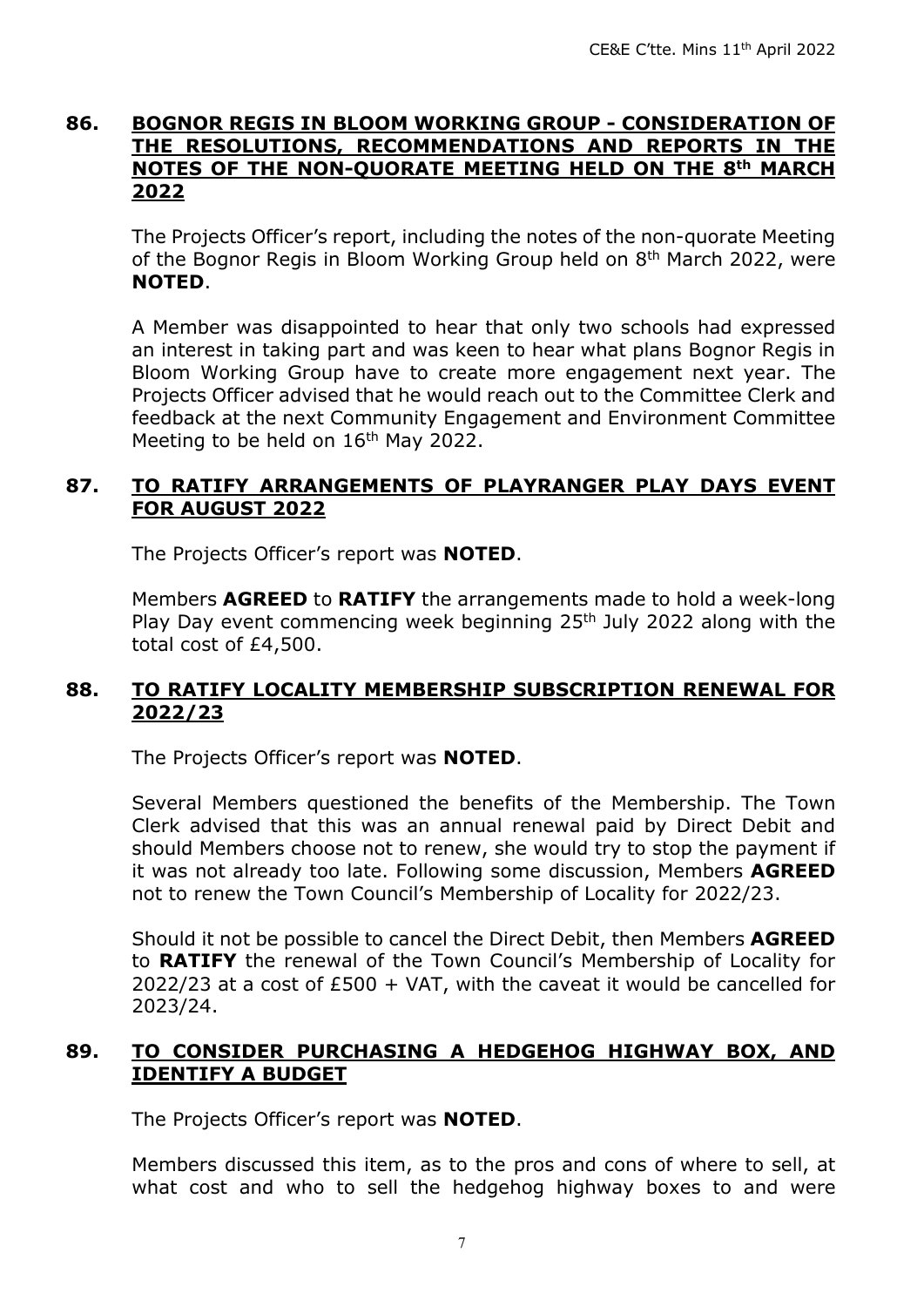conscious not to waste not only this product but the opportunity to conserve a beloved part of the English Wildlife.

A member of the public stated that a local charity, Brent Lodge Wildlife Hospital in Sidlesham are the second largest hedgehog sanctuary in the Southeast.

Following further discussion, Members **AGREED** to purchase 1 box from Hedgehogs R Us at the cost of £157.50 and to donate these as a gift from Bognor Regis Town Council to Brent Lodge Wildlife Hospital, and that profits made would continue to aid Brent Lodge in caring for hedgehogs.

Members also stated that they would like to advertise this via social media and a press release to further aid the work of Brent Lodge Wildlife Hospital.

#### **90. TO CONSIDER THE CONTINUATION OF THE RECYCLING AND REDISTRIBUTION OF POPPY WREATHS – MIN. 66.1 REFERS**

The Projects Officer's report was **NOTED**.

Members **AGREED** to continue the recycling and redistribution of poppy wreaths with the assistance of Sarah Boote-Cook.

#### **91. UPDATE ON COUNCILLOR TRAINING FOR THE USE OF DEFIBRILLATORS – 22nd JUNE 2020 – MIN. 74.1 REFERS (LAST CONSIDERED 7th FEBRUARY 2022)**

The Projects Officer's report was **NOTED**.

The Chairman gave an update to Members on the usage of defibrillators and that there is no recognised qualification.

A Member asked if there would be the option to learn CPR or other First-Aid training, to which the Chairman stated he could go through the basics of this, but should Members wish to receive a formal qualification then this would come at a cost and require formal training for a period up to three days and would need to be put before this Committee as a future Agenda item for further consideration.

Councillors **AGREED** to contact Cllr. Smith directly to receive Defibrillator training.

#### **92. UPDATE ON CONSIDERATION OF RECEIVING A PRESENTATION FROM ACCESSABLE – 22nd JUNE 2020 - MIN. 74.3 REFERS (LAST CONSIDERED 7th FEBRUARY 2022)**

The Projects Officer's report was **NOTED**.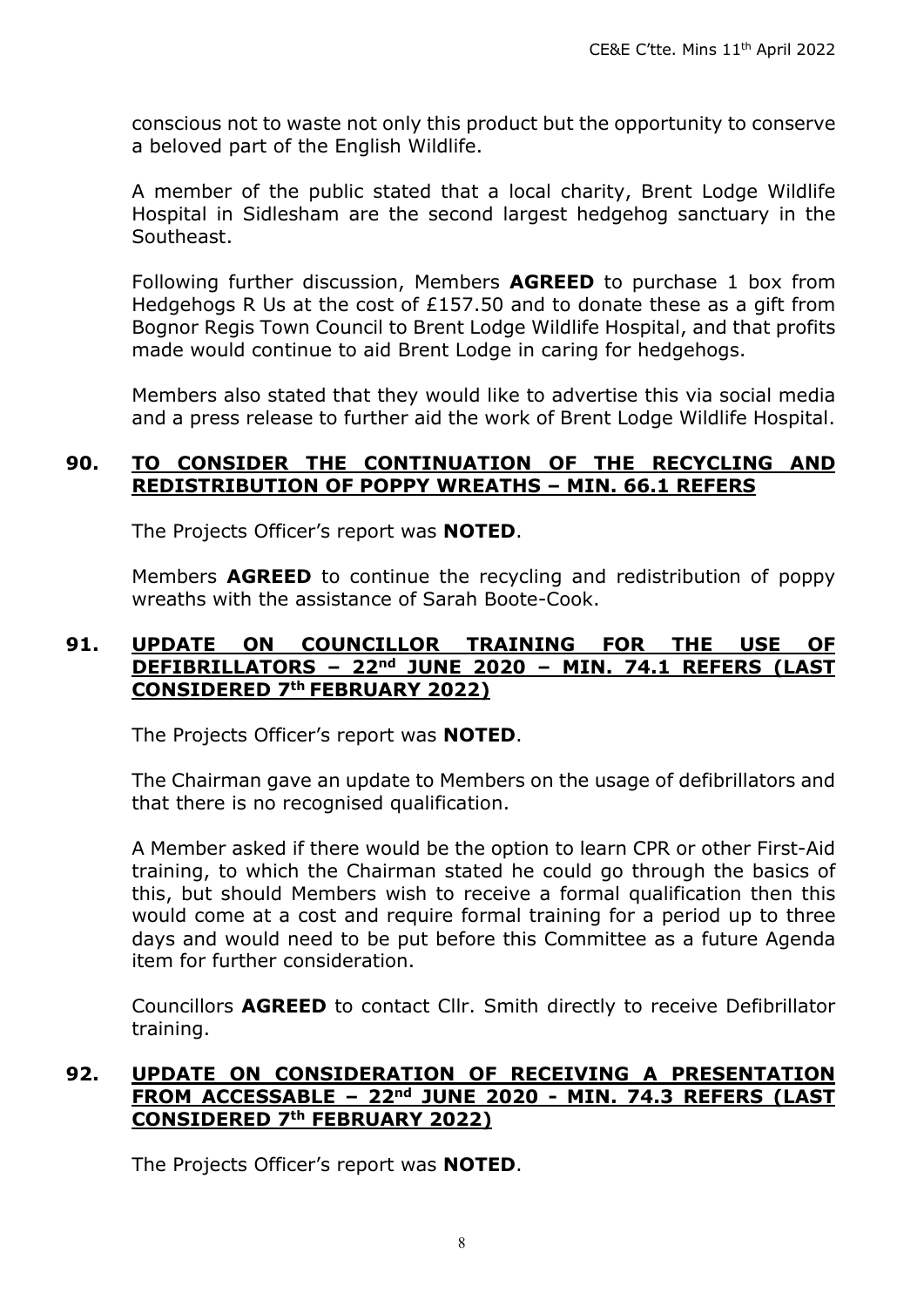A Member and the Chairman stated that as Bognor Regis Town Council have access needs for only one building, they did not feel that this is an area to pursue at this time.

Members **AGREED** not to pursue this item at this time, but they could potentially revisit this at a later date.

#### **93. TO CONSIDER SETTING UP AN AWARD FOR BUSINESSES WHO CAN DEMONSTRATE GOOD PRACTICE WITH REGARD TO RECYCLING AND GREEN ISSUES: - 22nd JUNE 2020 - MIN. 74.4 REFERS (LAST CONSIDERED 7th FEBRUARY 2022)**

The Projects Officer's report was **NOTED**.

Members commented on the complexities of this item and how to implement the award system. This became apparent when discussing how businesses would demonstrate good recycling and green practices and how this would be validated.

Several Members spoke of partnering with Arun District Council, WEST (West End Shops & Traders), Chamber of Commerce and Bognor Regis BID to see if they thought this was a feasible opportunity and it was **AGREED**  for the Projects Officer to make contact and report back to this Committee.

The Chairman asked if Members could email him directly with their suggestions so that Members could collaborate on this item and bring back to a future meeting.

#### **94. TO CONSIDER INVESTIGATING THE CONDITION OF THE EXISTING WATER FOUNTAINS IN THE TOWN TO ESTABLISH IF THEY ARE SUITABLE FOR USE AND TO FURTHER CONSIDER THE INSTALLATION OF NEW FOUNTAINS – 22nd JUNE 2020 – MIN. 74.5 REFERS (LAST CONSIDERED 7th FEBRUARY 2022)**

The Projects Officer's report was **NOTED**.

Members discussed the potential opportunities to restore existing fountains as well as additional sites situated on the Esplanade, Butlin's, Sunken Gardens, Place St Maur etc that are accessible to all. However, due to work already being carried out by Arun District Council a Member commented that it would be too late to add Place St Maur to this, the Member also stated that whoever owns the water fountains may not feel that renovation is a high priority at this time.

Members **AGREED** for further research to be undertaken by the Projects Officer to see if the existing three fountains in the Town could be restored to working order, to encourage people to reuse/refill water bottles, with a report being brought back to a future meeting.